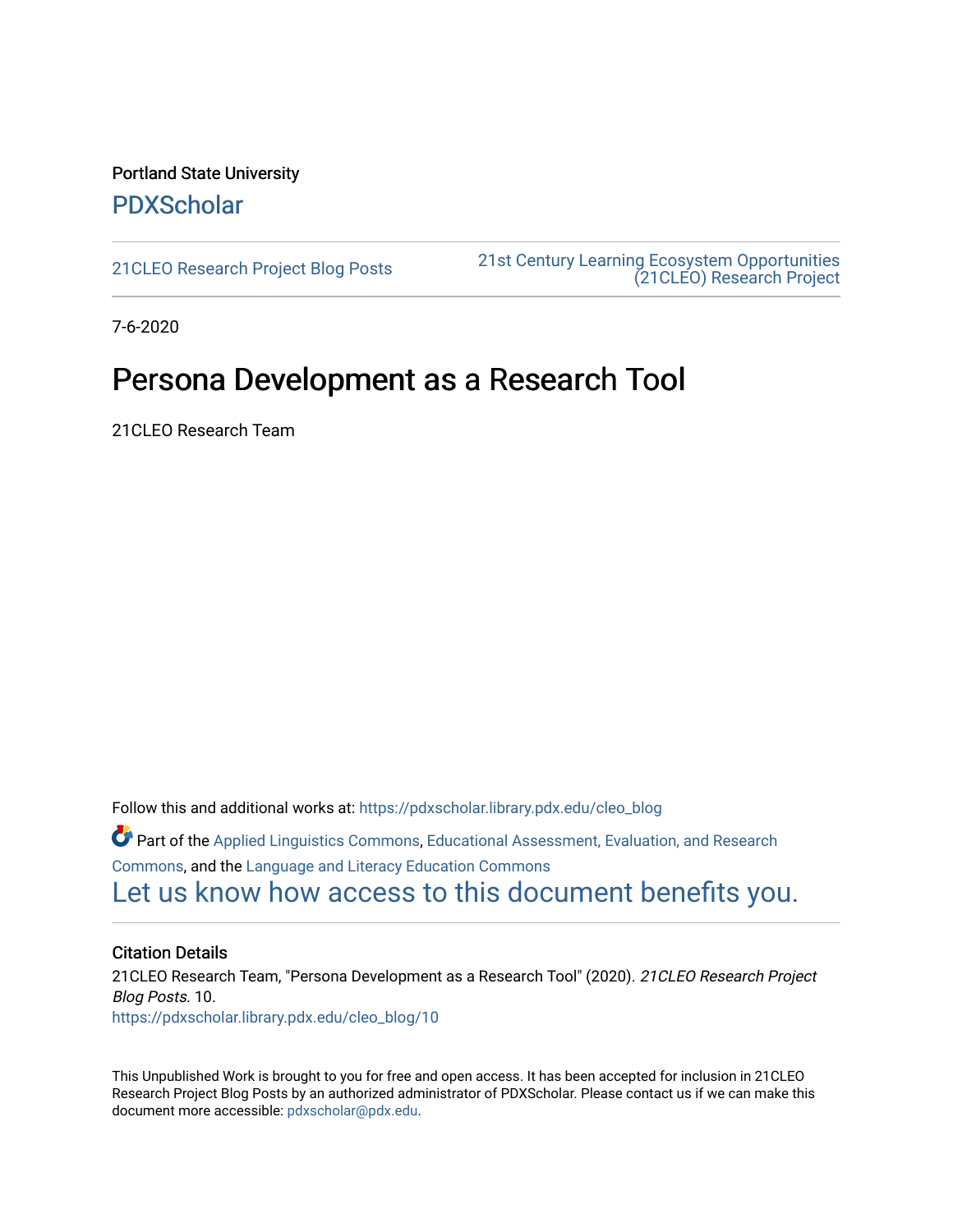



# **Persona Development as a Research Tool**

by 21CLEO Research Team | Jul 6, 2020 | 21 CLEO, Announcements



Our project has covered a lot of territory in a short time. The early stages were spent forming relationships, conducting interviews,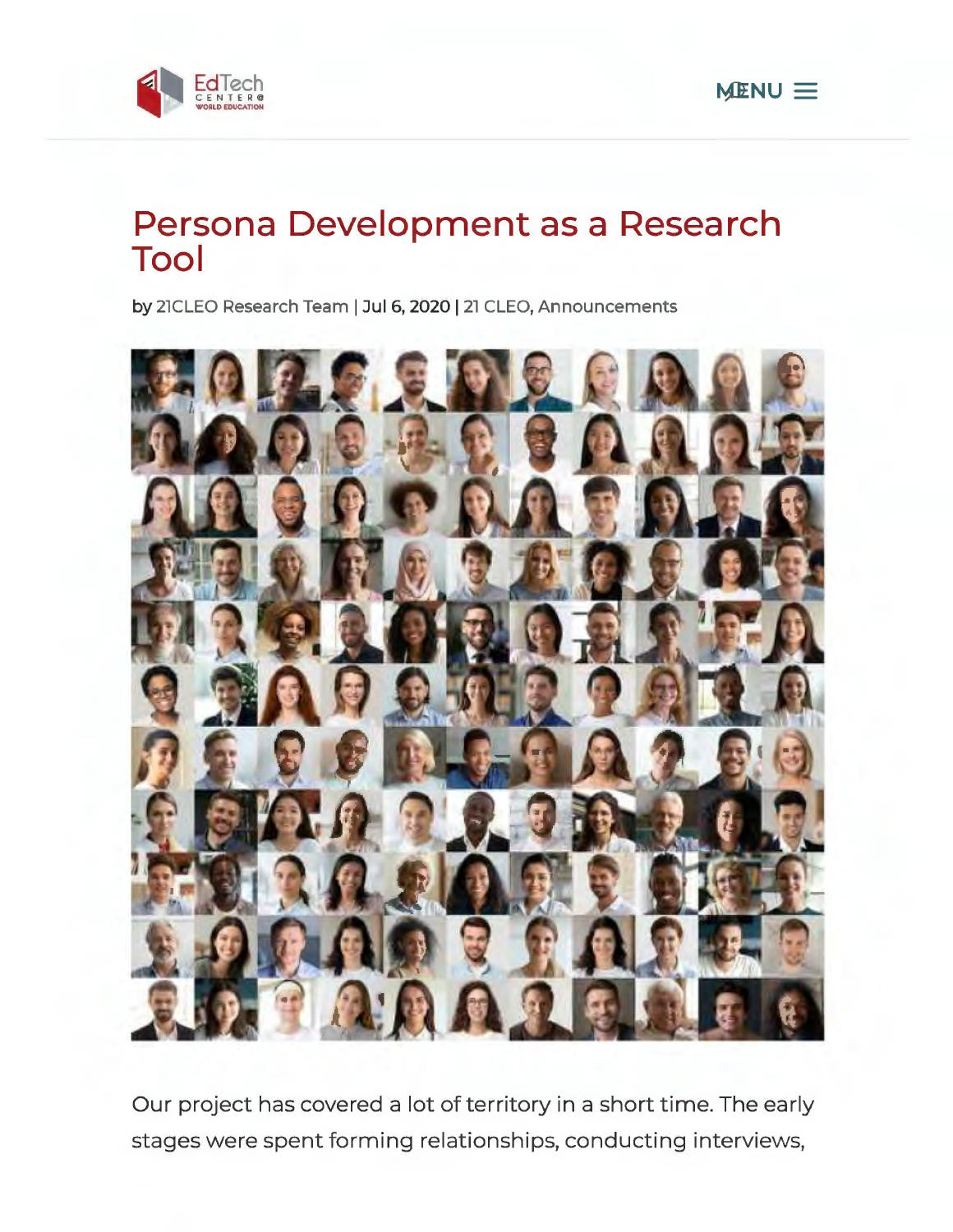and learning about the context of employer-supported educational opportunities. More recently, our work has shifted to analyzing interview data making sense of what we're learning.

In qualitative research, that generally means organizing and then reading data sources, systematically adding labels (codes) to chunks of data and organizing data into categories and labeling themes, including commonalities or tensions among the different data sources. In our analysis, we are striving to: l) understand who working learners are and 2) identify the characteristics of employer-supported education that support persistence.

In order to make our description of working-learners who participate in employer-supported educational activities more vivid, we have taken a unique approach to better represent why characteristics of a particular learning opportunity may or may not align with working-learners' needs. This approach involves creating personas from interview data we've gathered in three areas: mandated courses and training, basic education, and degree or certificate attaining courses/programs.

#### **What is a Persona?**

Ward developed personas to help librarians understand their patrons. She described a persona as a detailed description of an imaginary person constructed out of well-understood, highly specified data drawn from real people. Persona means "mask" in Greek, and Nielsen reminds us that the word is used because when designers consider the end user they need to put on the mask of the person for whom they are designing. Persona development is an important phase of the user-centered design process commonly used by instructional designers. A 2009 article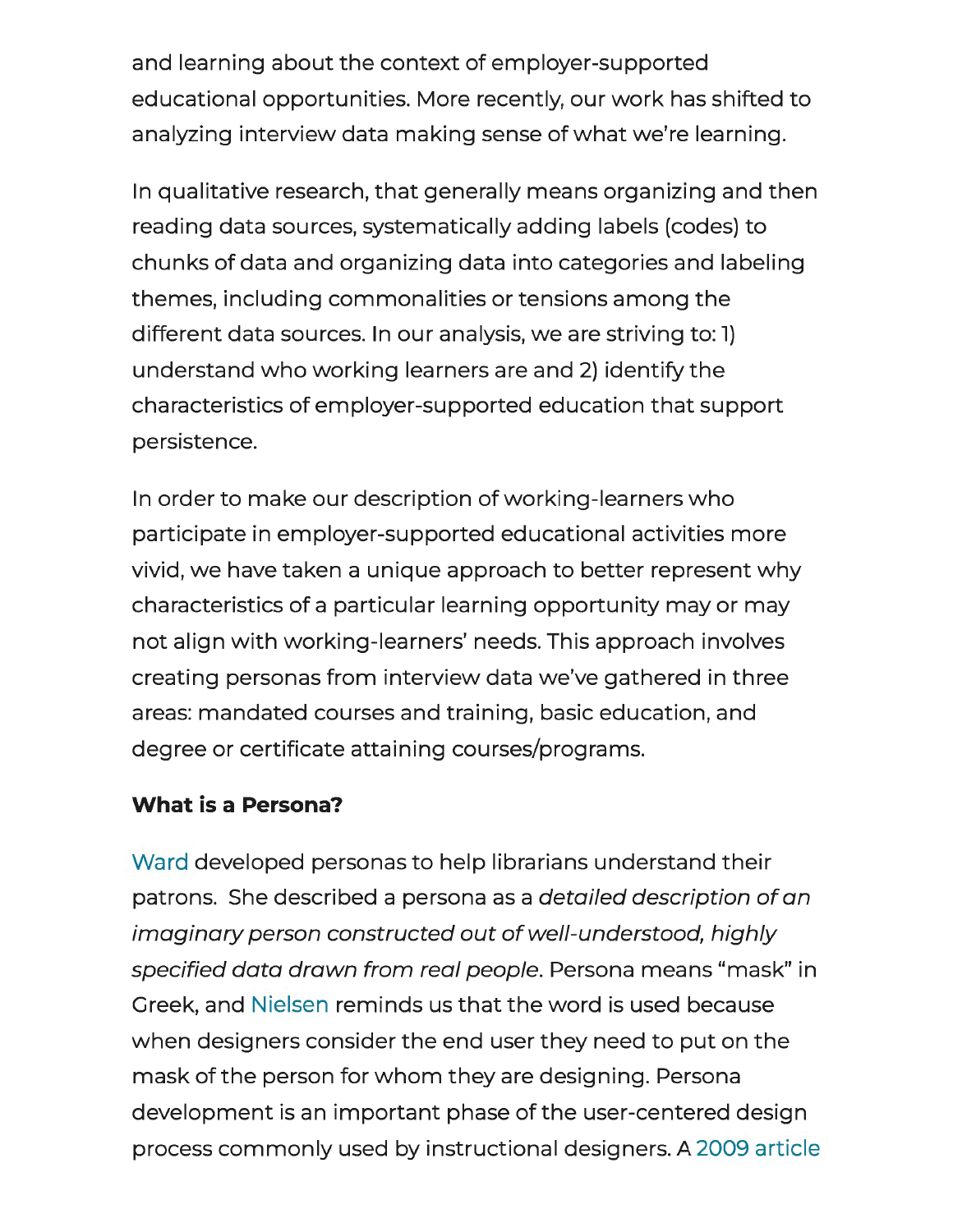by Kouprie and Visser is focused on engineering design. It suggests that if the end user is personified, and can be seen as a real person, a designer develops empathy and can more easily understand or anticipate the user's needs.

#### **How are Persona Created?**

The development of a persona is a human-centered approach to representing complex phenomena. The persona takes the place of a virtual, elastic user by fleshing out a vivid representation of a specific individual with characteristics. As such, a persona invites the readers into a shared understanding of who the users are. From there, the persona can be used to guide design choices that emphasize the user's goals rather than the user's tasks.

Kouprie and Visser created a framework showing a process by which a designer might build empathy for an end-user. In such a process, the designer "steps into the life of the user, wanders around for a while and then steps out of the life of the user with a deeper understanding of this user" (p. 444). The process was illustrated by Baakie, Maddrell, and Stauffer in their writing on creating personas to support instructional design of adult basic skills content (see Figure l)

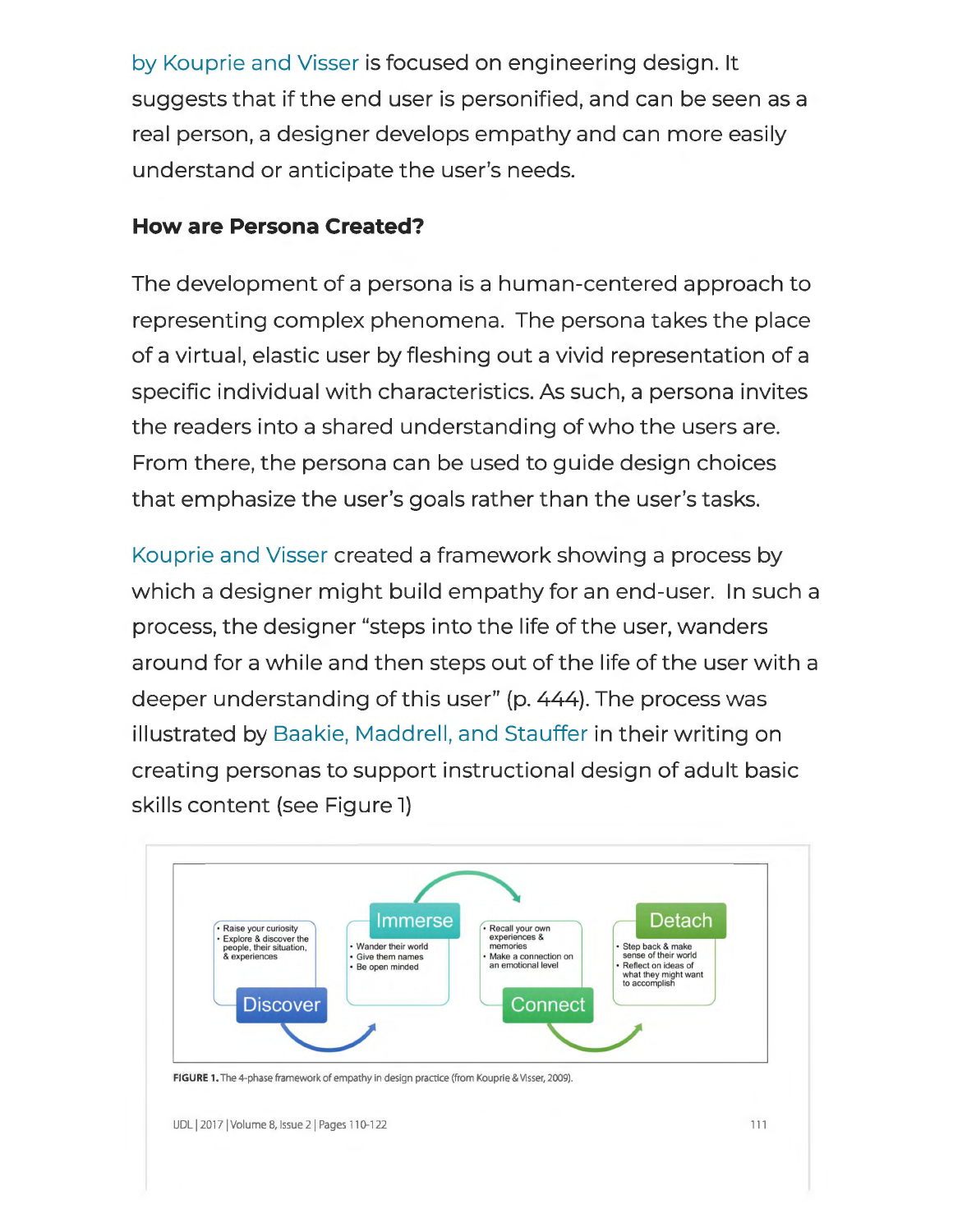The four phases, l} discovery, (2) immersion, (3) connection, and (4) detachment, describe stages of engagement of the designer with the imagined end-user and guide the designer to develop a curiosity about a learner. The process of persona development can be done by meeting and interviewing different learners or by gathering and analyzing data about them. Immersion involves diving into data to develop a deeper understanding of the learner whereby the designer is able to take the learner's perspective as a point of reference.

## **Our Use of Persona Development**

Though persona development has been around since the midl990's and used in different disciplines (most especially in human-computer interaction design), it is not an approach commonly used in qualitative research. Qualitative research instead uses a "composite case study" process in which aspects of various people are taken and blended in order to create one story that illustrates a broader perspective. However, a composite case study may not result in "making the working learners' voices central" - an important end goal of our research study.

Developing personas is a new approach for us. We are using this approach to create a compelling and approachable representation of our aggregated interview data. This research appeals widely to different audiences including practitioners and program developers who may find the persona to be useful in understanding the working learners experiences and can be highly beneficial to consider when designing employer supported educational opportunities. We believe personas suit our immediate need to find a way to clearly show who working